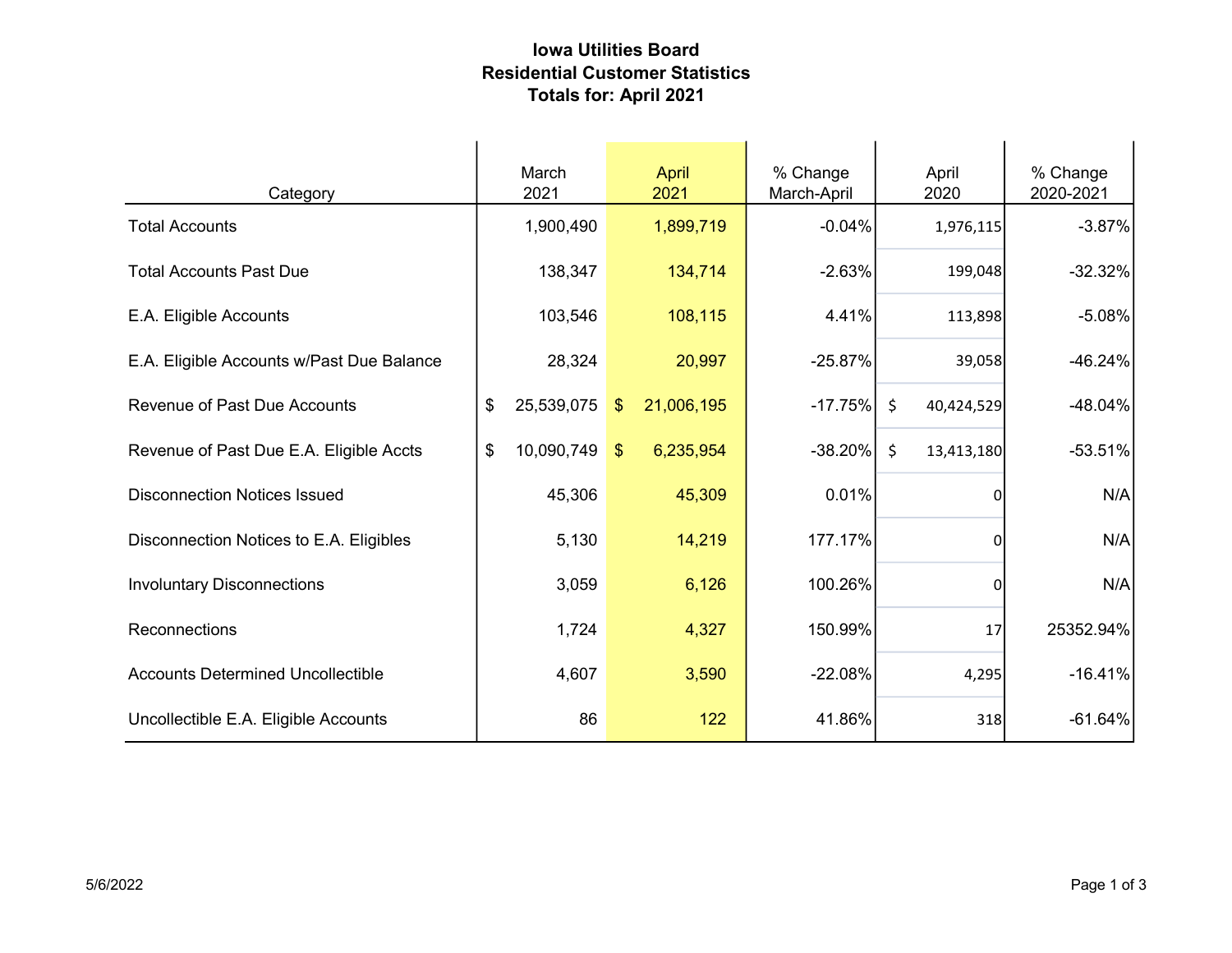## Iowa Utilities Board Residential Customer Statistics Breakdown by Company for: April 2021

|                                           | Linn County REC* | <b>Black Hills Energy</b><br>f/k/a Aquila | <b>Liberty Energy</b><br>f/k/a Atmos |
|-------------------------------------------|------------------|-------------------------------------------|--------------------------------------|
| Category                                  | (Electric Only)  | (Gas Only)                                | (Gas Only)                           |
| <b>Total Accounts</b>                     |                  | 144,311                                   | 4,550                                |
| <b>Total Accounts Past Due</b>            |                  | 8,205                                     | 385                                  |
| E.A. Eligible Accounts                    |                  | 6,295                                     | 436                                  |
| E.A. Eligible Accounts w/Past Due Balance |                  | 610                                       | 163                                  |
| <b>Revenue of Past Due Accounts</b>       |                  | \$<br>1,236,395                           | \$<br>102,152                        |
| Revenue of Past Due E.A. Eligible Accts   |                  | \$<br>146,995                             | \$<br>24,336                         |
| <b>Disconnection Notices Issued</b>       |                  | 4,533                                     | 622                                  |
| Disconnection Notices to E.A. Eligibles   |                  | 2                                         | 0                                    |
| <b>Involuntary Disconnections</b>         |                  | 138                                       | 86                                   |
| Reconnections                             |                  | 26                                        | 22                                   |
| <b>Accounts Determined Uncollectible</b>  |                  | 207                                       | $\mathbf 0$                          |
| Uncollectible E.A. Eligible Accounts      |                  | 0                                         | 0                                    |

\* Effective July 1, 2018, Linn County REC is no longer required to file this report.